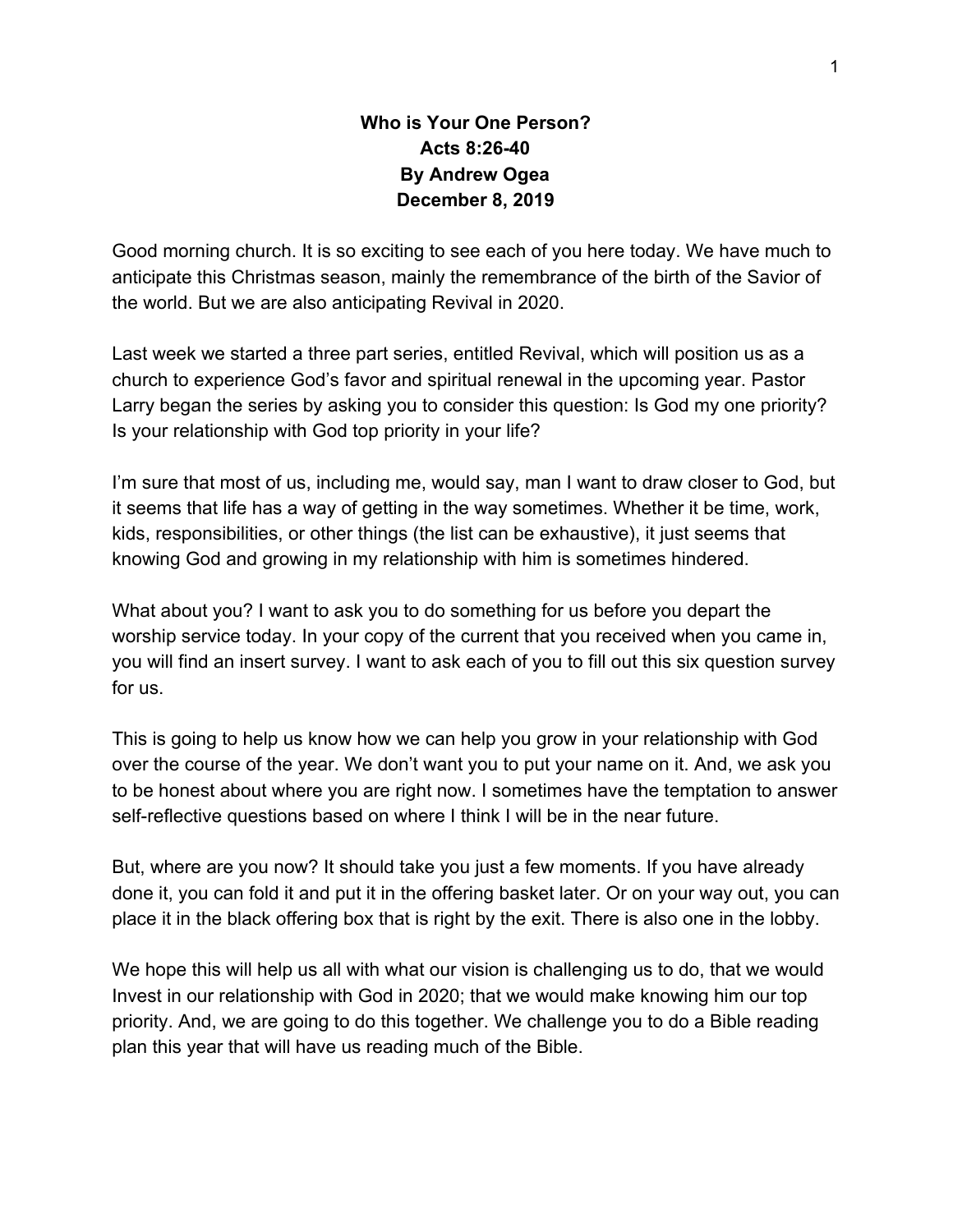The Bible reading plan is called Foundations 260, or F-260, for short. Print copies are available in the lobby. You can also find the plan digitally through the YouVersion Bible App. In addition, we have devotionals available in the lobby as a supplement to the reading plan.

We have adult, student, and kid versions. Here is the thought behind that, we want families to do this together. I got the adult devotional for my wife and I, and the kid version for my kiddos, and they are excited about growing in their relationship with God along with us.

These devotionals are \$10, and last week we sold out of the adult copies. We will have more available this coming week, but you can preorder a copy today and we will have it available next Sunday. And if you don't have a Bible, we also have those available in the lobby. We have a regular Bible, and a study Bible to provide extra help in understanding God's Word.

Starting the week of January 5th, we will all begin reading the Bible together. Each Sunday, the pastors will prepare a message from that week's Bible reading, and our small groups will discuss the sermon or another passage from that week's Bible reading together as a group.

We believe that if we all take this challenge seriously, that we will grow in our relationship with God this year, and he will bless us with his presence this year in astounding ways. But as Pastor Larry shared last week, this is a choice that you have to make. Each one of us has to decide in our hearts to be all in.

Today, I want to share with you the second component of our Revival series: Identify. And the question I want you to consider is this: Who is your one person? Who is one person that you will reach this year with the Gospel. Who is the one person that you will pour into spiritually. Who is the one that you will help grow in his or her relationship with Jesus? Who is your one?

#### **I. God Loves the One (Acts 8:26-27)**

Did you know that God loves the one? That is the first point of the message today. God has a vested interest in the one? Let me show you in our passage today, in Acts Chapter 8, starting in verse 26: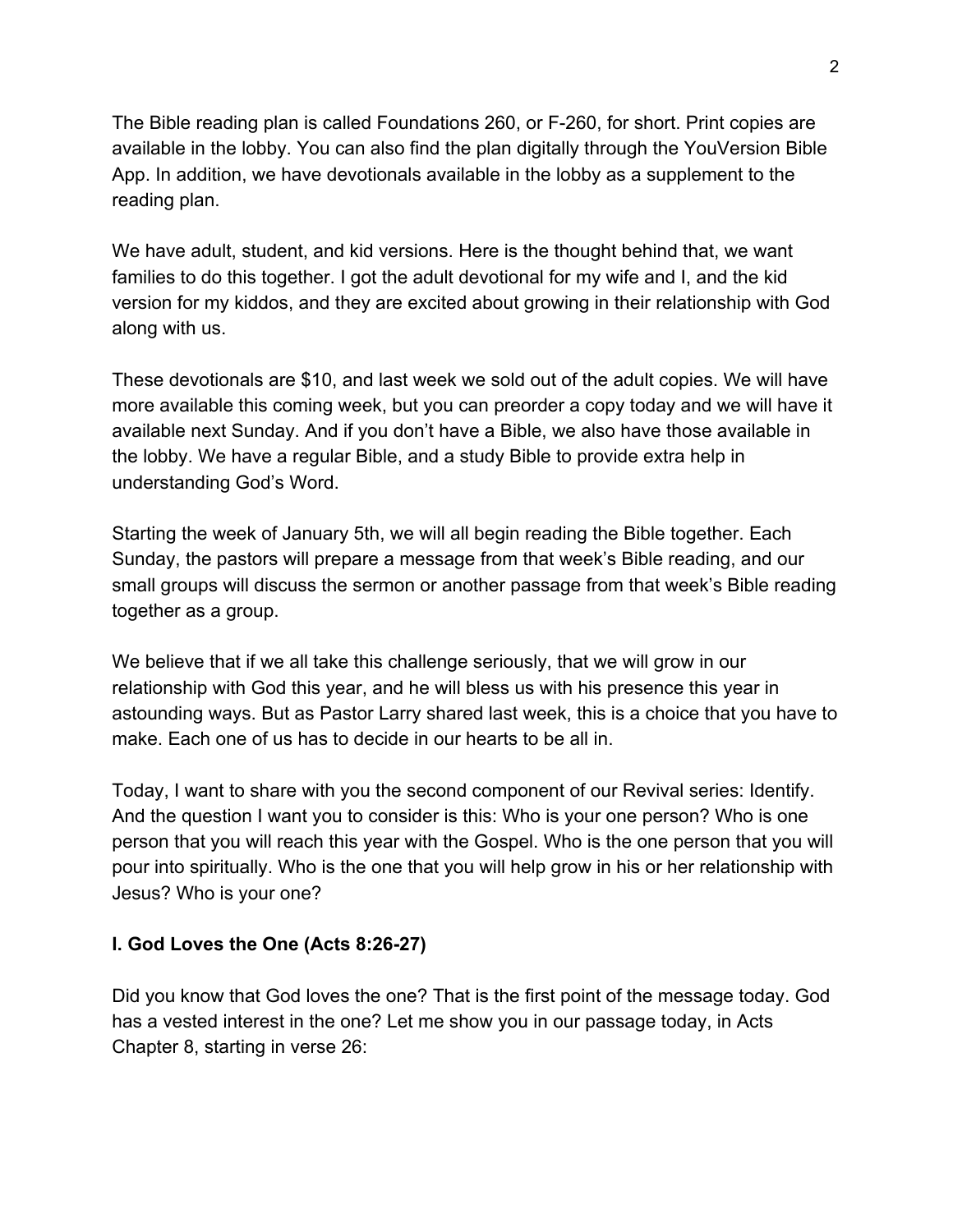**Acts 8:26 Now an angel of the Lord said to Philip, "Go south to the road--the desert road--that goes down from Jerusalem to Gaza."**

**Acts 8:27 So he started out, and on his way he met an Ethiopian eunuch, an important official in charge of all the treasury of Candace, queen of the Ethiopians. This man had gone to Jerusalem to worship,**

So, we are introduced to the object of God's grace in the beginning of our text, the Ethiopian eunuch. We find that this man was a higher up in the Ethiopian government. His role was much like the Secretary of the Treasury, which is a cabinet position in the United States government. He was in charge of the finances of their government.

We also know he was a Jew, who had made his way to Jerusalem to worship. He was a God-fearing man but he was not a saved man. But, God shows the measure of his love by going to some pretty amazing providential measures to give this man a gospel encounter. Just follow me for a second. I want you to take a look at this map:



Ancient Ethiopia was also called the land of Cush. It was located to the south of Egypt. It is approximately a 1000 mile journey from Cush to Jerusalem. The eunuch had traveled that far to get to Jerusalem. In our text, he is heading back home.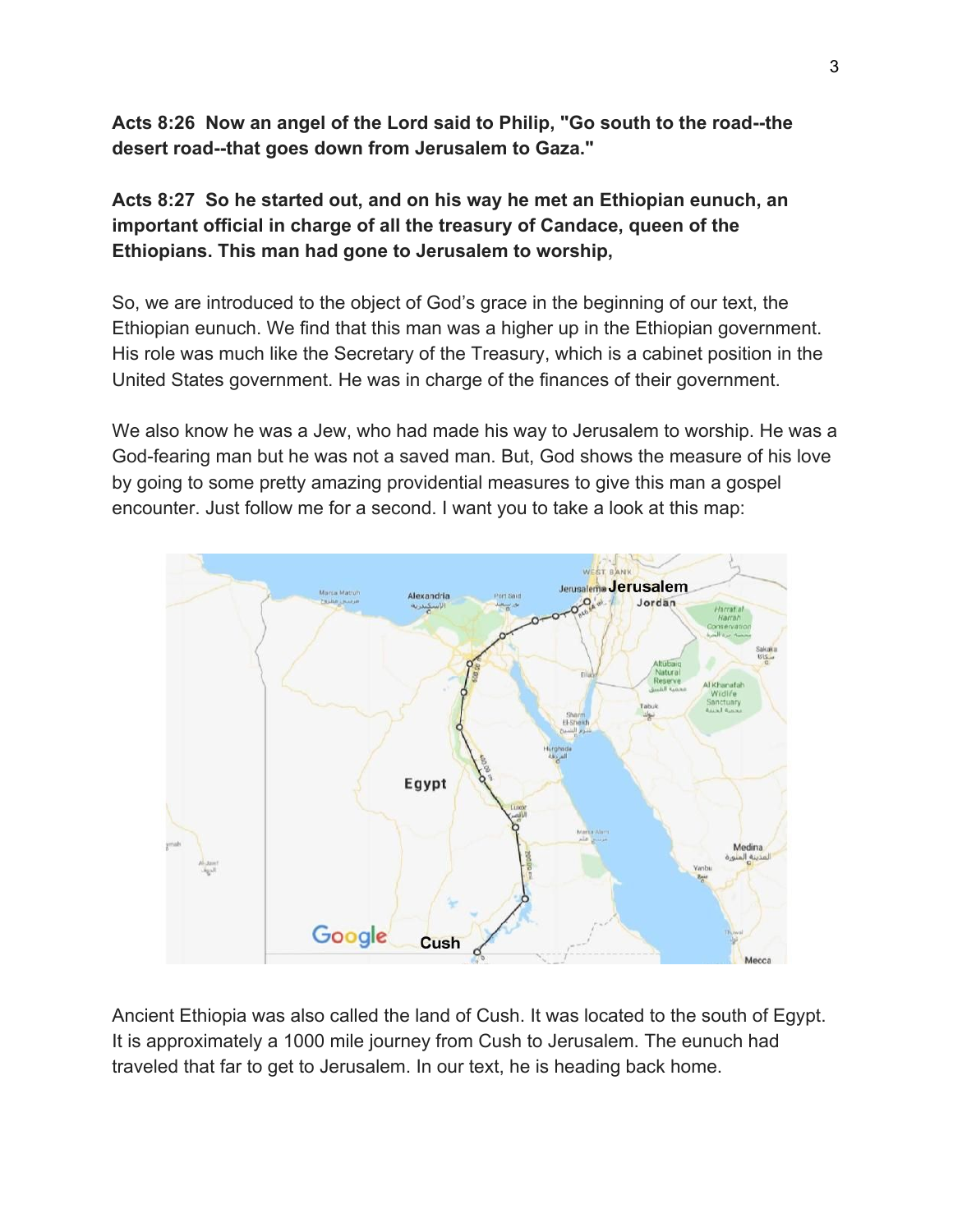At the same time, an angel of the Lord appears to Philip, who is currently in Samaria. Earlier in this chapter, we learn that great persecution broke out against the church in Jerusalem. As a result, Philip was in Samaria. Look at what happens:

**Acts 8:4 Those who had been scattered preached the word wherever they went.**

**Acts 8:5 Philip went down to a city in Samaria and proclaimed the Messiah there.**

**Acts 8:6 When the crowds heard Philip and saw the signs he performed, they all paid close attention to what he said.**

**Acts 8:7 For with shrieks, impure spirits came out of many, and many who were paralyzed or lame were healed.**



**Acts 8:8 So there was great joy in that city.**

So, take a look at this map. Philip left Jerusalem and he is currently in Samaria, north of Jerusalm, and revival has just broken out.

And, God tells Philip to leave the revival and travel between 50 and 75 miles to the desert road (located south of Jerusalem) to meet this Ethiopian Eunuch who was traveling back home after already going 1000 miles. God orchestrating this encounter goes to show you how much he cares for one.

In the parable of the Lost Sheep, Jesus tells his disciples that a shepherd who has 100 sheep will leave the 99 to go find and rescue the one if it is lost. Jesus said:

**Luke 15:10 In the same way, I tell you, there is rejoicing in the**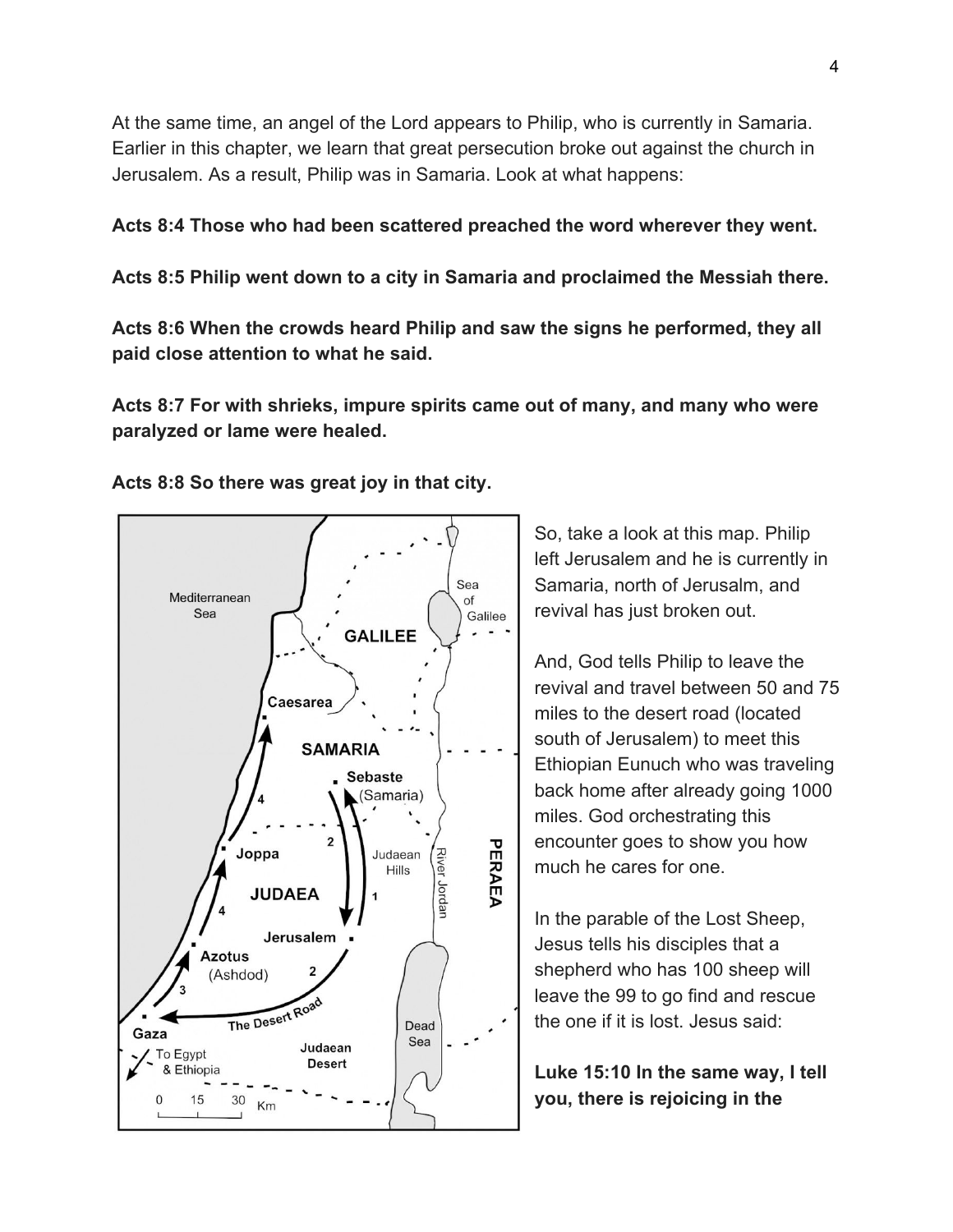#### **presence of the angels of God over one sinner who repents."**

#### And similarly, in 2 Peter 3:9, we see that

#### **The Lord is not slow in keeping his promise, as some understand slowness. Instead he is patient with you, not wanting anyone to perish, but everyone to come to repentance.**

This story is one of many, just like it in Scripture. And throughout the course of the past 2000 years, it is one story out of millions upon millions that show the extent of God's love to reach one.

Now, the second thing I want you to see is that God uses reached ones to reach one.

## **I. God Loves the One (8:26) II. God Uses Reached Ones to Reach One (Acts 8:28)**

I would like a show of hands, how many of you would consider yourself to be an ordinary person? An ordinary guy or ordinary gal? Did you know that Philip was just an ordinary guy. Just two chapters prior, he was just a regular member of the church. The apostles asked for the church to choose 7 men to help with ministry to the widows and food distribution. He was one of those selected.

Isn't it amazing how God can take the ordinary to do the extraordinary. He uses this ordinary church member, and does something extraordinary. He uses him to preach the word which starts a revival and now sends him to reach one.

Aren't you glad God sent someone to reach you? Lost in sin, and in need of a Savior, God sent someone to reach you. You see, for those of us who once were the one, God has given you the purpose now to reach the one. Just as he used Philip, he desires for ordinary reached ones, like you and me, to join his extraordinary mission to reach one.

#### **III. Identify Your One**

#### **1. Listen to the Spirit (8:29)**

But, the first thing we must do is identify who our one is. But, you may be wondering, "How do I identify my one?" Well the first thing we must do is Listen the Spirit. The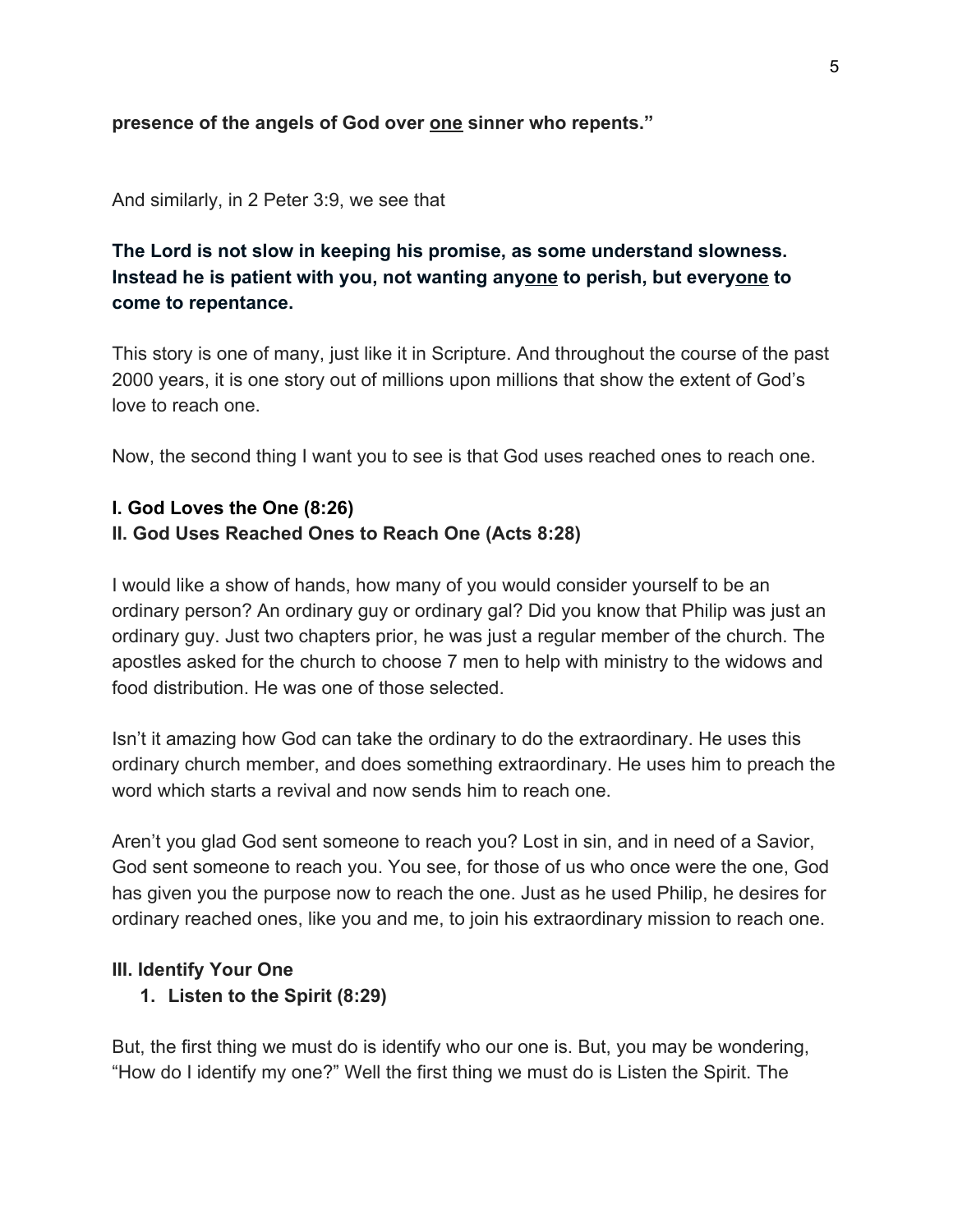eunuch is on his way home, sitting in his chariot, reading the Book of Isaiah the prophet, and in verse 29, it says that:

## **Acts 8:29 The Spirit told Philip, "Go to that chariot and stay near it."**

This is the second time the Spirit has told Philip to do something in our passage. He first told him to go to the desert road, and now that he is there awaiting further direction, the Spirit tells him to go near the eunuch's chariot.

You see, Philip is in tune with God's Spirit, and he is listening for direction. Is that something that you do? Do you pray for God's direction? Do you pray for God to lead you to accomplish his mission? Have you ever prayed and asked God to reveal to you someone who needs to hear the Gospel or who needs to be helped in their walk with the Lord?

Or, do you struggle with that? Or is listening for God's leading and prompting difficult. If so, I want to remind you what Pastor Larry taught last week, that if you commit to investing in your relationship with God this year and allowing Him to be your one priority, then you will begin developing your listening skills.

You will begin to sense the leading of the Holy Spirit when making decisions about God's agenda in life, and also about the person God is calling you to identify as the one you will focus on this year to invest in their spiritual growth.

Maybe God has already put one person on your heart as you have been hearing this. I urge you to be listening to God. And once he reveals his direction, the next step is for you is to identify your one to obey the Spirit.

## **III. Identify Your One**

- **A. Listen to the Spirit (8:29)**
- **B. Obey the Spirit (8:30a)**

What is Philips response when he listened to the Spirit's direction to go to the chariot?

# **Acts 8:30a Then Philip ran up to the chariot and heard the man reading Isaiah the prophet.**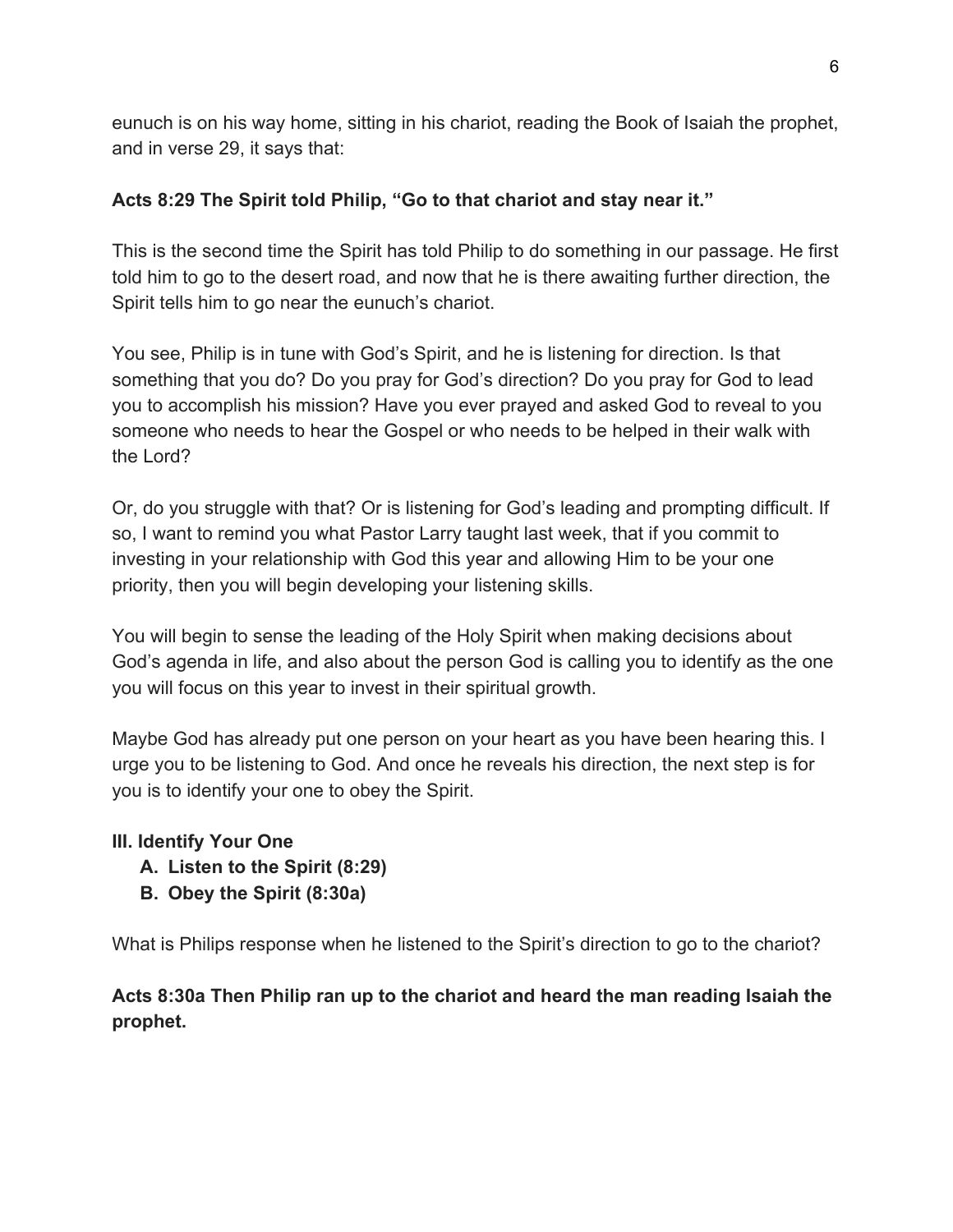This is the second step of obedience that Philip has taken thus far. He left Samaria when the Spirit called. And now that he is on the desert road, he obeys the call to go to the chariot to minister to the eunuch.

Has God ever told you to do something, and you resisted because it didn't make sense or seemed too hard? If so, you are not alone. Look at what Philip was facing. He was asked to minister to a man who was from a different country, culture, and race. If I were in the same position, I hope that I would have the courage that he had.

But, here is the challenge for all of us: If we listen to God and he reveals to us the one person we are to invest in spiritually this year, we must not delay in pursuing opportunities to engage with them.. The Apostle Paul challenged the early church in the same way. In Col. 4:3, he wrote,

**Col. 4:3 And pray for us, too, that God may open a door for our message, so that we may proclaim the mystery of Christ, for which I am in chains.**

**Col. 4:4 Pray that I may proclaim it clearly, as I should.**

## **Col. 4:5 Be wise in the way you act toward outsiders; make the most of every opportunity.**

God has called us to reach the one. But, some of you might be thinking, I don't know how to do that. God may show me one to reach, but how would I even go about doing that?

Well, there are six practical steps that we can glean from Philip's interaction with the eunuch that will help you reach your one once the Lord has helped you identify who it is.

#### **IV. Reach Your One**

## **A. Engage in a Conversation (8:30)**

The first step is to be intentional in your conversations with the one you are reaching. Look at what Philip does:

**Acts 8:30 Then Philip ran up to the chariot and heard the man reading Isaiah the prophet. "Do you understand what you are reading?" Philip asked.**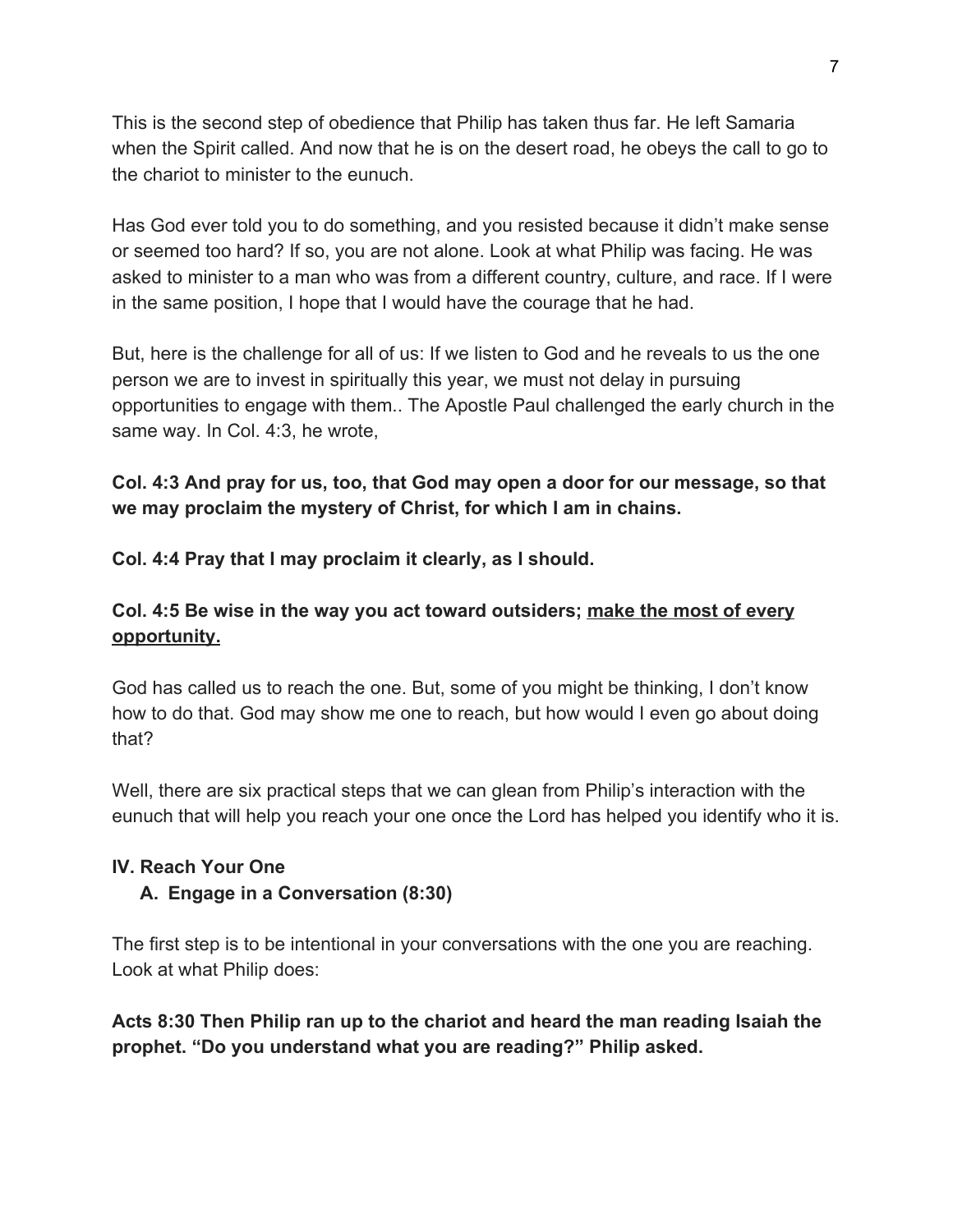Philip observed what the eunuch was doing and asked a question that would open up a conversation about spiritual things. In the same way, we should be intentional to engage in conversations with our one. Philip shows us that it is good to use a question to help open up the conversation.

Do you have a church home? You are a really nice person, are you a Christian? What do you believe about spiritual things?

Then the second step is to listen.

# **B. Listen (8:31-34)**

When you ask questions, listen to what they say in response. It will help you understand their perspective or the areas where they may need help in understanding. After Philip started the conversation with, "Do you understand what you are reading?" He listened, and the eunuch replied:

**Acts 8:31 "How can I," he said, "unless someone explains it to me?" So he invited Philip to come up and sit with him.**

**Acts 8:32 This is the passage of Scripture the eunuch was reading: "He was led like a sheep to the slaughter, and as a lamb before its shearer is silent, so he did not open his mouth.**

**Acts 8:33 In his humiliation he was deprived of justice. Who can speak of his descendants? For his life was taken from the earth."**

**Acts 8:34 The eunuch asked Philip, "Tell me, please, who is the prophet talking about, himself or someone else?"**

The eunuch is confused and misunderstanding the Scripture. Similarly, when you listen your one, you most likely will hear misunderstandings about Christianity. But, you still need to listen.

I want to share with you a conversation that one of our church members had with a friend just this past week after she engaged him in a conversation about his faith, Her friend said: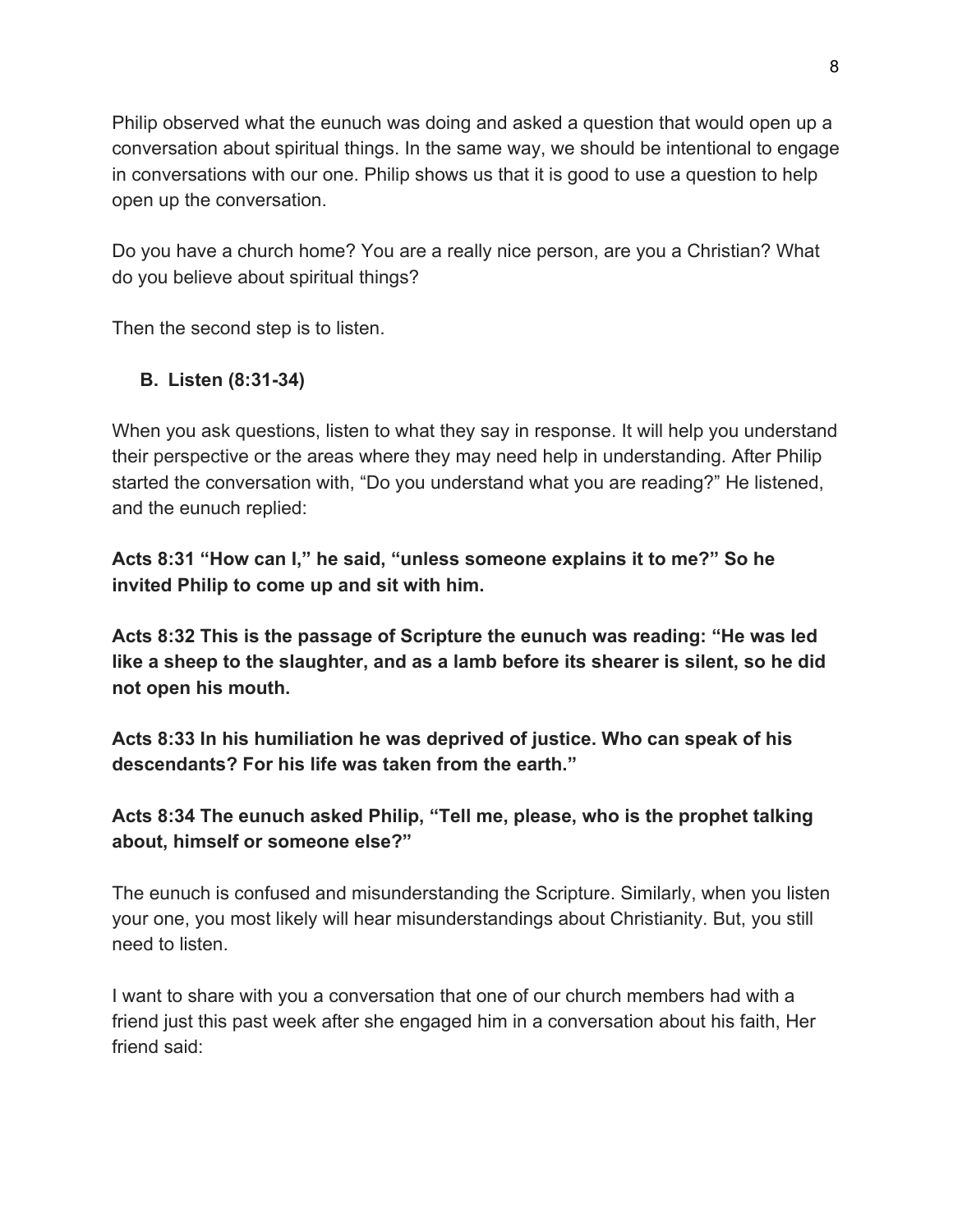So, the way I would explain it is that I 'grew out of' religion through education...I researched lots of different religions, found that science has disproved so much of what was considered fact back in the time they wrote the books that it kind of devalued the rest for me.

I've also seen the ugly side of religion too where I'm from and it made me realize that different religions have always been started when the guy who "writes the book" is trying to push an agenda and quite often the things that cause wars are tiny differences in translation.

I think all faith is positive and that there has to be something bigger than us but it's up to every individual to discover what that thing that gives them faith is--there's no one right answer.

You may know someone with a similar perspective. You may be sitting here today with that same perspective. The eunuch was in a similar situation. Confused about the truth and in need of someone to teach him. Philip listened but it didn't stop there. In verse 35,

# **Acts 8:35 Then Philip began with that very passage of Scripture and told him the good news about Jesus.**

So, the third step, is that we must share the Gospel.

## **C. Share the Gospel (8:35)**

Tragically our church member's friend is in a hopeless situation but he doesn't realize it. He thinks that he is the one who can decide which path is the right one to God. He needs the Gospel. Now we don't know what Philip actually said. But, listen to how our sister in Christ responded to her friend after praying for a couple of days:

"I don't really know about all that stuff, really just what God has done for me in my life. I grew up as a Christian as well, but fell away for a really long time. I had a lot of questions and doubts and honestly, I went for years without thinking about God.

Thankfully, by HIs grace I have been saved. I believe that Jesus died on the cross and was resurrected to save us from our sin and that we would be able to have a personal relationship with Him. I do believe that He is the one true God and the creator of the universe.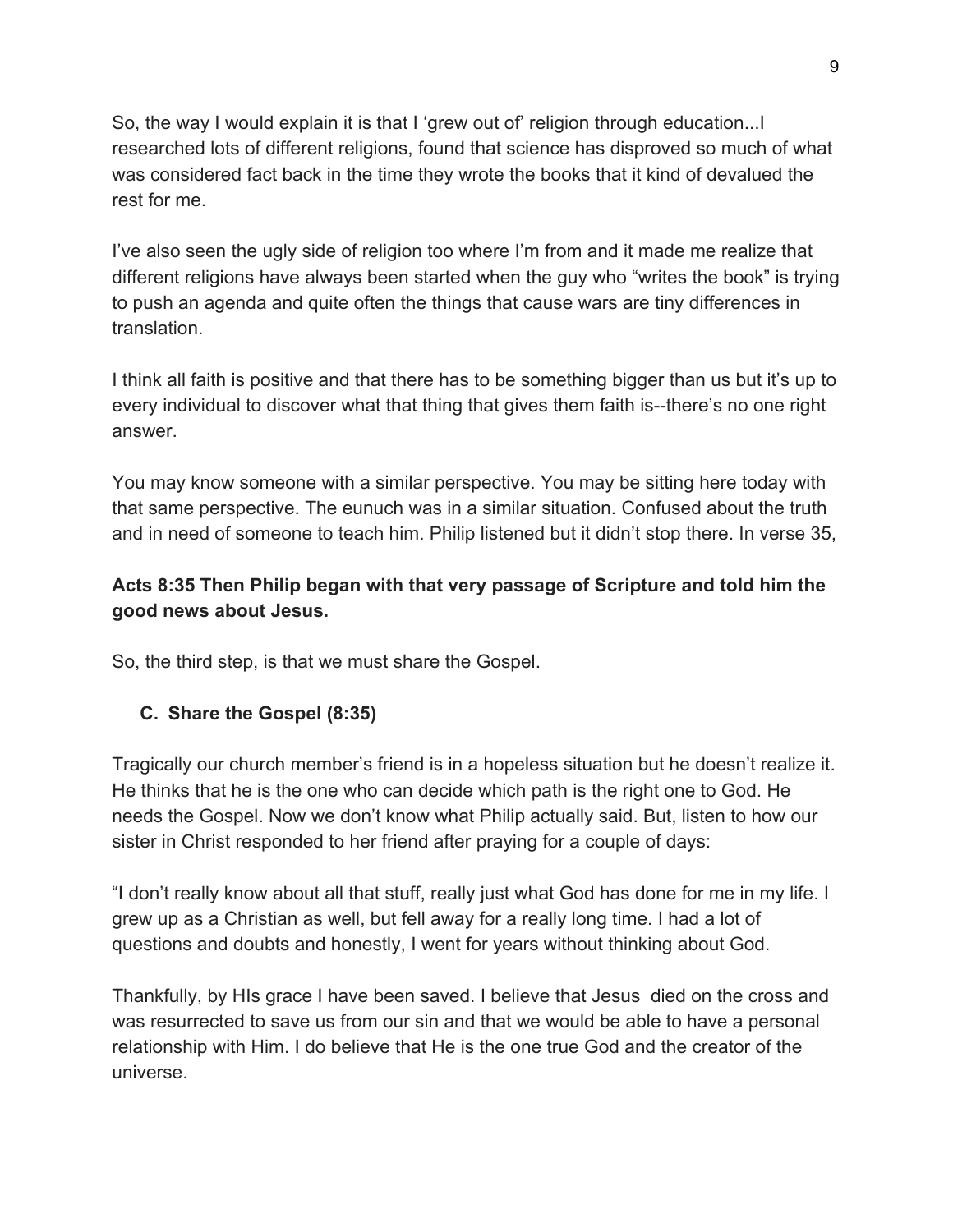I don't like using the word religion and I don't necessarily claim one denomination. I'm just a follower of Christ who believes that the Bible is the living Word of God. It's all about Jesus."

Is that not incredible. It seems that maybe God has already directed our church member to the one person she can invest in. Now, what if that person accepts Christ. Well the next step is to tell them the next steps.

# **D. Tell them the Next Steps (8:36-38)**

Look at how Philip leads the eunuch after salvation:

**36 As they traveled along the road, they came to some water and the eunuch said, "Look, here is water. What can stand in the way of my being baptized?"**

**37 If you believe with all your heart, you may. The eunuch answered, "I believe that Jesus Christ is the Son of God.**

**38 And he gave orders to stop the chariot. Then both Philip and the eunuch went down into the water and Philip baptized him.**

Regardless of whether that verse is in there or not, it is clear that Philip tells the eunuch that his next step of obedience after salvation is to participate in believer's baptism. Why else would they be looking for a place to stop. And it says that Philip baptized the eunuch.

It is our hope that next year, that the one that God puts on your heart will be saved, and that we can celebrate their baptisms just like we celebrated earlier as a church family.

But, we need to close, and I'll go over these last two quickly. Number 5 is:

## **E. Trust God with the Results (8:39)**

**Acts 8:39 When they came up out of the water, the Spirit of the Lord suddenly took Philip away, and the eunuch did not see him again, but went on his way rejoicing.**

Philip did not get to see what became of the Ethiopian eunuch. You may not either. Your one may not accept Christ. Maybe they will, but you won't get to be with them